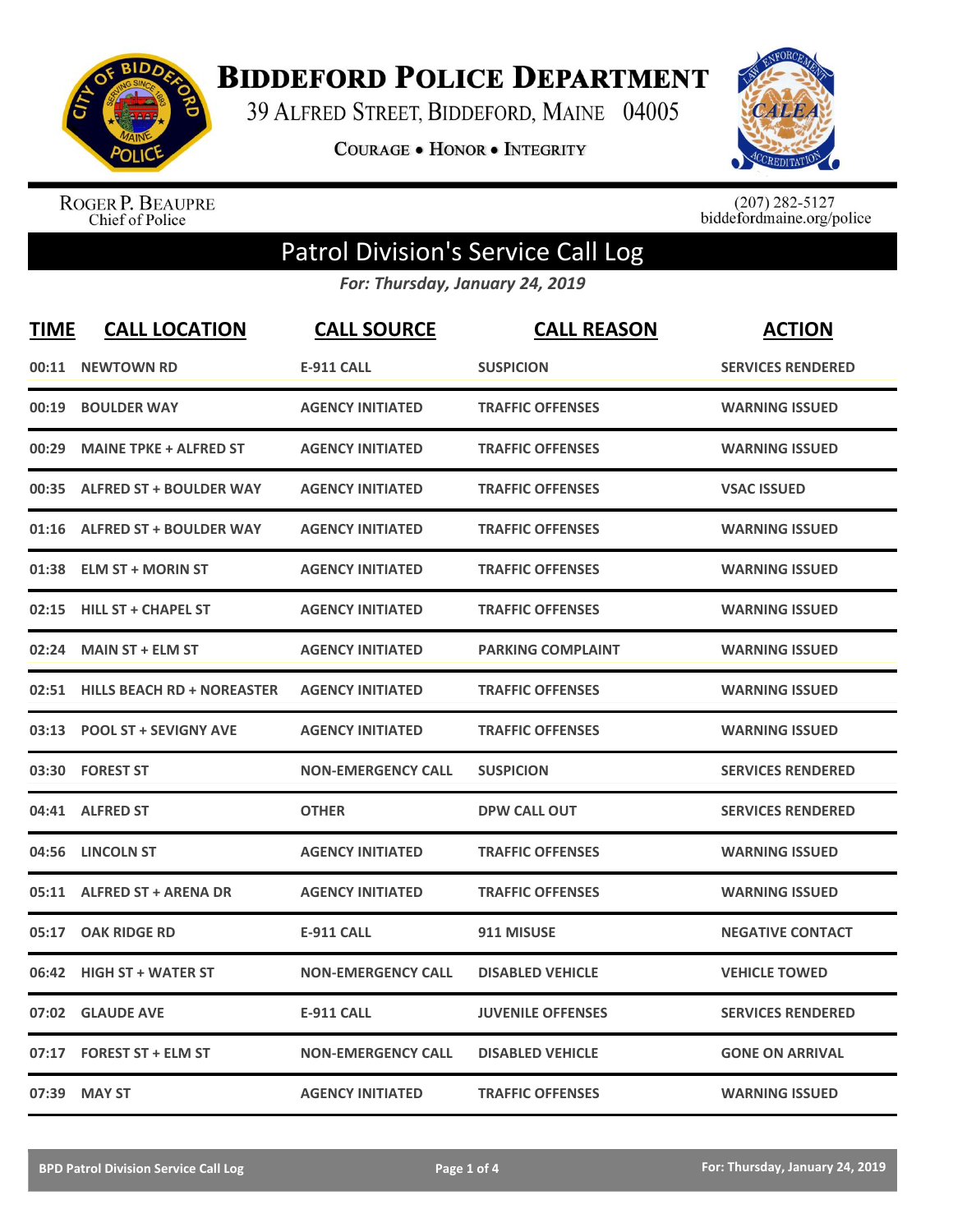| <b>TIME</b> | <b>CALL LOCATION</b>         | <b>CALL SOURCE</b>        | <b>CALL REASON</b>                                        | <b>ACTION</b>               |
|-------------|------------------------------|---------------------------|-----------------------------------------------------------|-----------------------------|
|             | 07:49 SOUTH ST               | <b>AGENCY INITIATED</b>   | <b>TRAFFIC OFFENSES</b>                                   | <b>VSAC ISSUED</b>          |
| 07:49       | <b>MEDICAL CENTER DR</b>     | <b>OTHER</b>              | <b>ASSIGN AR</b>                                          | <b>SERVICES RENDERED</b>    |
|             | 08:00 ADAMS ST               | <b>E-911 CALL</b>         | 911 MISUSE                                                | <b>WARNING ISSUED</b>       |
|             | 08:09 OLD POOL RD            | <b>NON-EMERGENCY CALL</b> | <b>CHECK WELFARE</b>                                      | <b>NEGATIVE CONTACT</b>     |
|             | 08:12 ELM ST                 | <b>NON-EMERGENCY CALL</b> | <b>JUVENILE OFFENSES</b>                                  | <b>UNABLE TO LOCATE</b>     |
|             | 08:34 DECARY RD              | <b>AGENCY INITIATED</b>   | <b>PAPERWORK</b>                                          | <b>PAPERWORK NOT SERVED</b> |
|             | 08:38 ALFRED ST              | <b>NON-EMERGENCY CALL</b> | <b>FRAUD</b>                                              | <b>SERVICES RENDERED</b>    |
|             | 08:49 ALFRED ST              | <b>AGENCY INITIATED</b>   | <b>TRAFFIC OFFENSES</b>                                   | <b>VSAC ISSUED</b>          |
|             | 09:00 GRAHAM ST              | <b>AGENCY INITIATED</b>   | <b>MEETING WITH DHHS &amp; PROBATIO SERVICES RENDERED</b> |                             |
|             | 09:02 ELM ST                 | <b>NON-EMERGENCY CALL</b> | <b>ARTICLES LOST/FOUND</b>                                | <b>SERVICES RENDERED</b>    |
|             | 09:04 CLARK ST + ALFRED ST   | <b>AGENCY INITIATED</b>   | <b>DISABLED VEHICLE</b>                                   | <b>SERVICES RENDERED</b>    |
|             | 09:12 MAIN ST                | <b>NON-EMERGENCY CALL</b> | <b>CODES ENFORCEMENT</b>                                  | <b>REMOVED HAZARD</b>       |
|             | 09:32 ELM ST                 | <b>AGENCY INITIATED</b>   | <b>TRAFFIC OFFENSES</b>                                   | <b>WARNING ISSUED</b>       |
|             | 09:42 DECARY RD              | <b>WALK-IN AT STATION</b> | <b>ESCORTS / RELAYS</b>                                   | <b>SERVICES RENDERED</b>    |
|             | 09:48 ALFRED ST              | <b>AGENCY INITIATED</b>   | <b>TRAFFIC OFFENSES</b>                                   | <b>WARNING ISSUED</b>       |
|             | 09:56 ALFRED ST              | <b>AGENCY INITIATED</b>   | <b>TRAFFIC OFFENSES</b>                                   | <b>WARNING ISSUED</b>       |
|             | 09:58 MAY ST                 | <b>AGENCY INITIATED</b>   | <b>TRAFFIC OFFENSES</b>                                   | <b>WARNING ISSUED</b>       |
|             | 10:00 MAPLEWOOD AVE          | <b>AGENCY INITIATED</b>   | <b>PAPERWORK</b>                                          | <b>PAPERWORK SERVED</b>     |
|             | 10:04 ALFRED ST              | <b>AGENCY INITIATED</b>   | <b>TRAFFIC OFFENSES</b>                                   | <b>VSAC ISSUED</b>          |
|             | 10:12 SOUTH ST               | <b>WALK-IN AT STATION</b> | <b>HARASSMENT</b>                                         | <b>FIELD INTERVIEW</b>      |
|             | 10:13 MASON ST               | <b>WALK-IN AT STATION</b> | <b>SUSPICION</b>                                          | <b>REPORT TAKEN</b>         |
|             | 10:14 LINCOLN ST             | E-911 CALL                | 911 MISUSE                                                | <b>NO ACTION REQUIRED</b>   |
|             | 10:29 MAY ST                 | <b>AGENCY INITIATED</b>   | <b>TRAFFIC OFFENSES</b>                                   | <b>WARNING ISSUED</b>       |
|             | 10:43 ALFRED ST              | <b>WALK-IN AT STATION</b> | <b>COURT ORDERED CHECK IN</b>                             | <b>SERVICES RENDERED</b>    |
|             | 11:07 BRIARWOOD DR           | <b>AGENCY INITIATED</b>   | ANIMAL COMPLAINT                                          | <b>SERVICES RENDERED</b>    |
|             | 11:36 GERTRUDE AVE + WEST ST | <b>AGENCY INITIATED</b>   | <b>TRAFFIC OFFENSES</b>                                   | <b>WARNING ISSUED</b>       |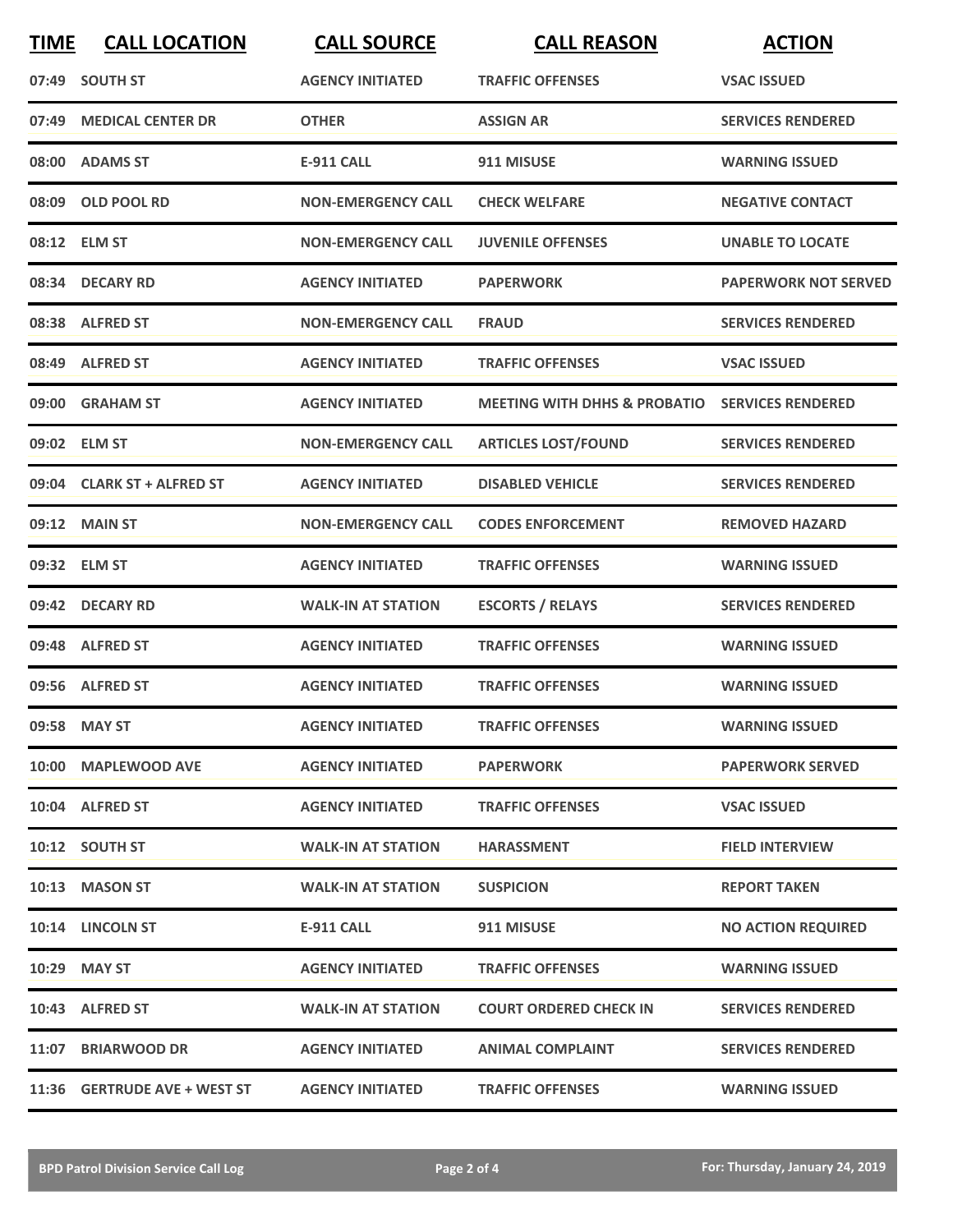| <b>TIME</b> | <b>CALL LOCATION</b>           | <b>CALL SOURCE</b>        | <b>CALL REASON</b>             | <b>ACTION</b>                |
|-------------|--------------------------------|---------------------------|--------------------------------|------------------------------|
|             | 11:39 WESTFIELD ST             | <b>WALK-IN AT STATION</b> | <b>VIOL OF BAIL CONDITIONS</b> | <b>REFERRED OTHER AGENCY</b> |
|             | 11:44 ALFRED ST                | <b>E-911 CALL</b>         | 911 MISUSE                     | <b>SERVICES RENDERED</b>     |
| 12:09       | <b>ANDREWS RD</b>              | <b>E-911 CALL</b>         | 911 MISUSE                     | <b>REFERRED OTHER AGENCY</b> |
|             | 12:38 POOL ST                  | <b>AGENCY INITIATED</b>   | <b>PAPERWORK</b>               | <b>NEGATIVE CONTACT</b>      |
|             | 12:44 WILLETT ST               | <b>AGENCY INITIATED</b>   | <b>PAPERWORK</b>               | <b>PAPERWORK SERVED</b>      |
|             | 12:47 CUTTS ST + ELM ST        | <b>NON-EMERGENCY CALL</b> | <b>PARKING COMPLAINT</b>       | <b>GONE ON ARRIVAL</b>       |
| 12:49       | <b>MYRTLE ST</b>               | <b>AGENCY INITIATED</b>   | <b>48 HOUR RULE</b>            | <b>SERVICES RENDERED</b>     |
| 12:50       | <b>BACON ST</b>                | <b>E-911 CALL</b>         | <b>DISTURBANCE / NOISE</b>     | <b>WARNING ISSUED</b>        |
|             | 13:22 MAY ST + ALFRED ST       | <b>AGENCY INITIATED</b>   | <b>TRAFFIC OFFENSES</b>        | <b>WARNING ISSUED</b>        |
|             | 13:42 ELM ST                   | <b>NON-EMERGENCY CALL</b> | <b>SHOPLIFTING</b>             | <b>REPORT TAKEN</b>          |
| 13:49       | <b>BARRA RD + POMERLEAU ST</b> | <b>AGENCY INITIATED</b>   | <b>TRAFFIC OFFENSES</b>        | <b>WARNING ISSUED</b>        |
|             | 14:12 BARRA RD                 | <b>AGENCY INITIATED</b>   | <b>TRAFFIC OFFENSES</b>        | <b>WARNING ISSUED</b>        |
|             | 14:30 ALFRED ST                | <b>WALK-IN AT STATION</b> | <b>COURT ORDERED CHECK IN</b>  | <b>SERVICES RENDERED</b>     |
| 14:45       | <b>HOPE LN</b>                 | <b>WALK-IN AT STATION</b> | <b>THEFT</b>                   | <b>REPORT TAKEN</b>          |
| 15:05       | <b>FRANKLIN ST</b>             | <b>AGENCY INITIATED</b>   | <b>PARKING COMPLAINT</b>       | <b>SERVICES RENDERED</b>     |
|             | 15:09 ALFRED ST                | <b>NON-EMERGENCY CALL</b> | <b>COURT ORDERED CHECK IN</b>  | <b>SERVICES RENDERED</b>     |
|             | <b>15:24 HEALTHCARE DR</b>     | <b>OTHER</b>              | <b>PAPERWORK</b>               | <b>PAPERWORK SERVED</b>      |
|             | 15:41 ALFRED ST                | <b>WALK-IN AT STATION</b> | <b>PAPERWORK</b>               | <b>SERVICES RENDERED</b>     |
|             | 15:54 ALFRED ST                | <b>NON-EMERGENCY CALL</b> | <b>TRESPASSING</b>             | <b>GONE ON ARRIVAL</b>       |
|             | 16:07 ALFRED ST                | <b>NON-EMERGENCY CALL</b> | <b>ALL OTHER</b>               | <b>NO ACTION REQUIRED</b>    |
|             | 16:37 ALFRED ST                | <b>WALK-IN AT STATION</b> | <b>HARASSMENT</b>              | <b>REPORT TAKEN</b>          |
|             | 16:46 MAIN ST + HIGHLAND ST    | <b>NON-EMERGENCY CALL</b> | <b>ROAD FLOODING</b>           | <b>SERVICES RENDERED</b>     |
|             | 17:02 GRAHAM ST + UNION ST     | <b>AGENCY INITIATED</b>   | <b>TRAFFIC OFFENSES</b>        | <b>WARNING ISSUED</b>        |
|             | 17:14 ALFRED ST                | <b>WALK-IN AT STATION</b> | <b>COURT ORDERED CHECK IN</b>  | <b>SERVICES RENDERED</b>     |
|             | 17:20 ALFRED ST                | <b>NON-EMERGENCY CALL</b> | <b>ROAD FLOODING</b>           | <b>NO ACTION REQUIRED</b>    |
|             | 17:25 ALFRED ST                | <b>AGENCY INITIATED</b>   | <b>ROAD FLOODING</b>           | <b>SERVICES RENDERED</b>     |